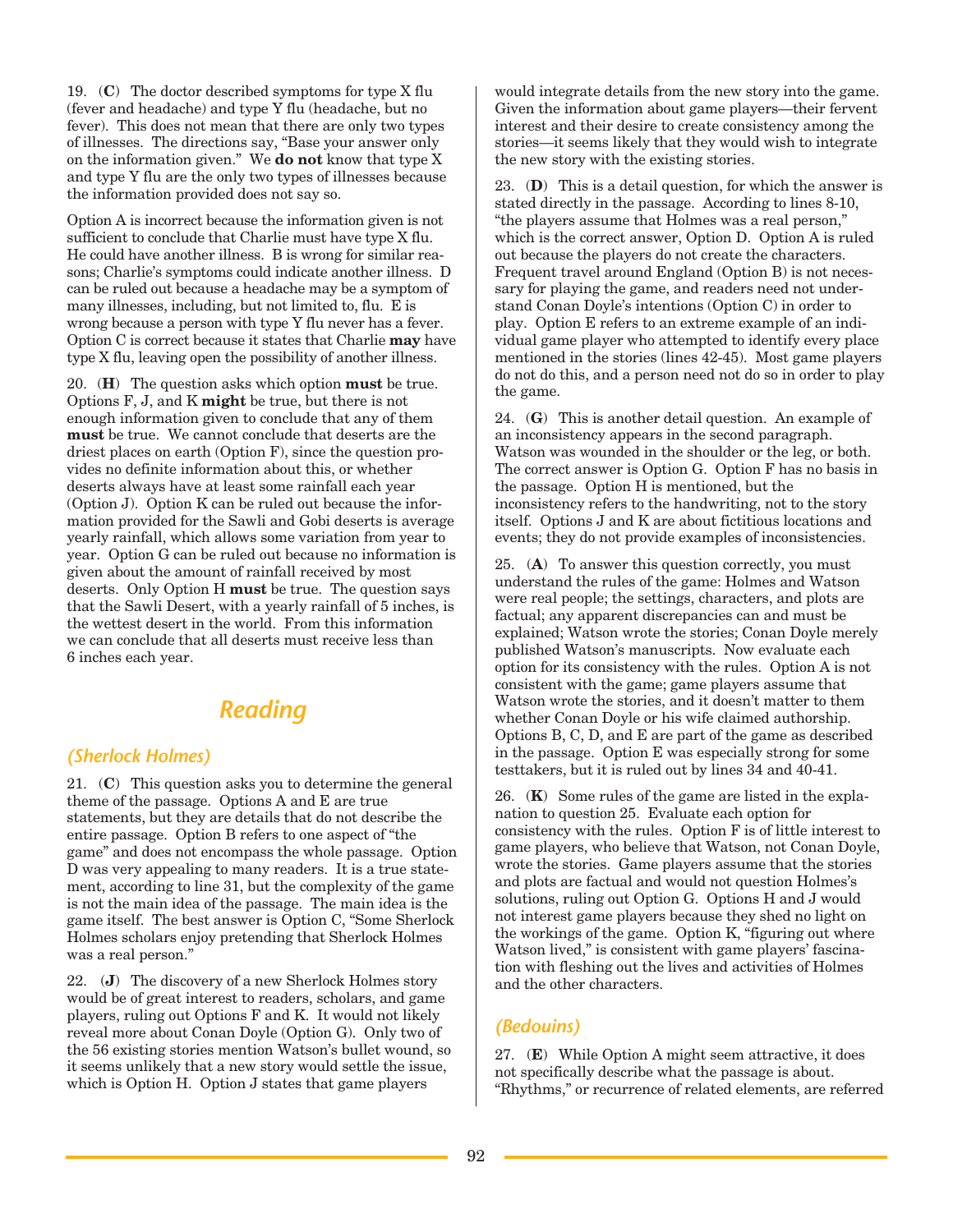to only in the first paragraph. No such recurring life elements appear again. Option B describes only one detail of the passage, as does Option D. Option C is not discussed at all. Option E is the best answer, since the passage describes Bedouin tribes in modern-day Saudi Arabia.

28. (**G**) The tribes' yearly migration begins in autumn (line 9), so Options F and J are incorrect. Options H and K are not related to the yearly migration. Since autumn follows summer (lines 13-16), Option G is correct.

29. (**A**) Modernizations (or new ways), as discussed in the last paragraph, are adopted only to "deal with the hardships of desert life" (lines 43-44). Option A restates that idea. Religious requirements for change are not mentioned, so Option B may be eliminated. Option C is incorrect since the length of the migration is controlled by the seasons. Option D is incorrect because pick-up trucks, used as an example of modernization, sometimes replace camels, the traditional method of transport. Option E contradicts the statement in lines 46-47.

30. (**J**) Options F, G, H, and K describe long-standing traits or traditions characteristic of the Bedouin's frugal and self-sufficient culture. However, in order to own pickup trucks, the Bedouin would need money, which suggests that they have indeed shared some of Saudi Arabia's wealth.

31. (**E**) Options A through D each play an important role in the Bedouin's centuries-old lifestyle as described in the passage. The oil industry is recent, and though it has allowed the Bedouin to purchase pick-up trucks, it has had the least influence on their lifestyle.

32. (**J**) The story of the Bedouin elder (lines 32-38) supports the statement in the previous sentence (lines 30-32), which says that the Bedouin are extremely skilled in tracking. The correct answer, Option J, restates this sentence. Option H may seem correct since it mentions Bedouin elders. It can be ruled out, however, because the story refers to the relationship between the Bedouins and the police, not between the Bedouins and their elders. The remaining options mention other Bedouin characteristics, but they are not relevant to the story of the Bedouin elder.

### *(Carnivorous Plants)*

33. (**A**) You are asked to identify the general topic of the passage. Option C refers to only part of the passage. Options B and D are not mentioned at all. Option E, while true, is too general and is not the focus of the passage. Option A is best because the passage describes how carnivorous plants trap their prey to obtain nitrogen compounds.

34. (**K**) This question asks for a conclusion based on the factual information in the passage. Option F is incorrect, based on lines 12-16, which says that the plants also eat mice or frogs. The passage says nothing about the plants' life span compared to other green plants, ruling out

Option G. Option H is false; the first paragraph says that the plants can obtain nitrogen from decomposing organic matter. While the passage mentions Venus flytraps in North and South Carolina, it does not limit the habitats of carnivorous plants to the southern United States, thus ruling out Option J. Option K is correct, based on the first and second paragraphs, which discuss plants that live in wet, marshy areas, including carnivorous plants.

35. (**A**) The word "fast" has more than one meaning, so it is necessary to look at its usage in the passage to determine its meaning. The sentence reads: "Once an insect alights on a leaf, the nectar acts as flypaper, holding the insect fast …" It is apparent from the context of the sentence that fast means "securely" or "firmly," so Option A is correct.

36. (**G**) The passage says that carnivorous plants use sticky liquid (sundew and butterwort), suction (bladderwort), hinged leaves (Venus flytrap), or a pool of water (pitcher plant), which rules out options F, H, J, and K. The passage states that carnivorous plants do **not** have a mouth or teeth (line 20). Thus Option G is correct.

37. (**C**) The answer is stated in lines 17-18: "Because they can digest living animals, these plants are called 'carnivorous' plants." Option C restates this definition.

38. (**K**) The last paragraph describes how the bladderwort captures its prey. The plant's bladders have trapdoors that open only inward (lines 64-65). When the trapdoor opens, water rushes in, the prey is sucked inside, and the trapdoor closes (lines 67-71). Option K accurately summarizes why the bladderwort's victim is unable to escape. Notice that the other options are not about the bladderwort, but describe the strategies of other carnivorous plants. If you did not read the question carefully, you might have chosen an option that sounded plausible, but did not relate to the bladderwort.

### *(Sea Otters)*

39. (**A**) Again you are to choose the option that best describes the general topic of this passage. Options B and C are important and interesting details, but they are too specific. Option E is too broad; sea otters and kelp forests are only part of the Pacific Coast ecology. The origin of kelp forests is not mentioned, so Option D can be eliminated. Option A best describes the passage. The sea otter's role in kelp forests is alluded to in the first and third paragraphs and described more fully in the fourth paragraph.

40. (**H**) Lines 24-26 list the few reasons that sea otters visit land. Option H best reflects one of the reasons, "to escape severe wind and waves" (lines 24-25). Options F, G, J, and K might seem reasonable, but they are not accurate, according to the passage.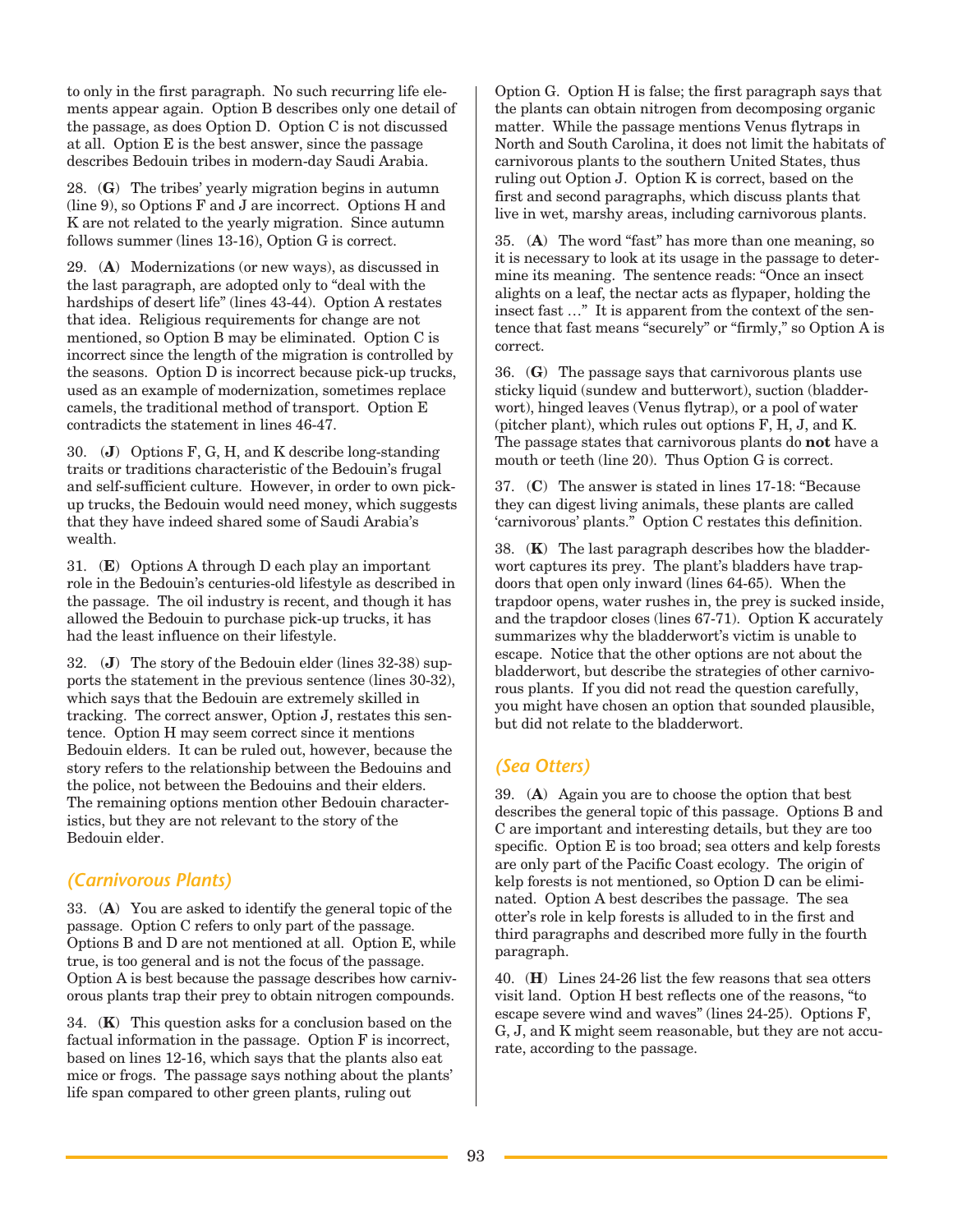41. (**B**) This question requires the reader to draw a logical conclusion based on the facts given. Option A is incorrect, since it refers to a human activity (commercial fishing). Option C describes a situation caused by sea urchins, not sea otters. Option D is not reasonable, since killer whales prey on sea otters, not vice versa. The nesting areas of bald eagles referred to in Option E are clearly beyond reach of any action of sea otters. However, Option B could occur if the number of sea otters increased and they consumed a greater number of shellfish.

42. (**H**) This question asks the reader to recognize a cause-and-effect relationship not explicitly stated in the passage. Option F is untrue because of lines 11-12. Option G may be true, but nothing in the passage suggests that such legal action was taken because of a decline in other forms of coastal marine life. The same is true for Option J. Option K is true, as many people **do** find sea otters cute and want to protect them. However, it is **not** the correct answer because there is absolutely no support for this in the passage. **You must keep this in mind. You may know that something is true from your knowledge or experience. However, unless it is supported by the information in the passage, it will not be the correct answer.** The sentence beginning on line 12 suggests that Option H is correct. Further, the statement that sea otters are thriving since the ban reinforces that inference.

43. (**E**) At first you may think you need to know about parasites, koala bears, or acid rain in order to answer this question. However, you are asked to identify a parallel situation—one that closely resembles the relationship between otters and sea urchins. The passage states that when otters were not there to eat the sea urchins, the sea urchin population grew and devastated the kelp forest. Now look at the relationships presented in the options. In Option A, removal of the parasites causes the death of the mammal, not growth. Option B is incorrect because it introduces the idea of pesticides, for which there is no counterpart in the passage. Option C does not describe the changes, favorable or unfavorable, caused by acid rain, so it may be eliminated. Option D would be parallel only if otters had disappeared because there were not enough sea urchins to eat. Option E describes a parallel situation: When the wolves disappeared, one of their food sources (deer) increased dramatically, which is precisely what happened to sea urchins when the otter population fell.

44. (**K**) Check each option against the information in the passage and rule out the options that **do** represent a threat to sea otters. Options F and G can be ruled out since water pollution and shoreline development are threats to kelp forests (lines 42–43), whose devastation represents a threat to sea otters. Option H is incorrect since fur hunters once reduced the sea otters' numbers to low levels (lines 11–17). Option J is wrong because

sharks are enemies of sea otters (line 28). Harbor seals, mentioned in lines 47–48, represent no threat to sea otters, so Option K is correct.

### *(Montessori)*

45. (**C**) Option B is too broad, while Options A, D, and E refer to details. Option C is best; the second and third paragraphs describe Maria Montessori, an important educator, and paragraphs 1 and 4-7 discuss Montessori's ideas about children and education.

46. (**G**) This is a detail question, for which the correct answer is stated directly in the passage. Lines 35-37 support Option G as the correct answer.

47. (**D**) This is another detail question. The correct answer, "young children in a poor neighborhood," is found in lines 61-63. Option A might look appealing, but it refers to a school founded in 1900, not 1907. Options B and C are not mentioned in the passage. While schools teaching the Montessori method to teachers do exist (Option E), they were founded well after 1907.

48. (**J**) Information about Montessori's childhood appears in the second paragraph: her parents' attitudes, her education at a technical school, and her reaction to teaching methods that emphasized formality and memorization. Options F and G are not supported by the passage. Option H is ruled out because Montessori trained as an engineer, then as a doctor, before she became a teacher. The passage suggests that the teaching methods used at the engineering school influenced Maria's ideas about education (lines 18-22), but does not suggest that her interest in the subject area of engineering influenced her career as an educator (Option K). Option J is the best answer. It links Montessori's early dissatisfaction with the teaching at the technical school to her subsequent career in childhood education.

49. (**A**) After listing objects found in many preschool classrooms, the passage continues, "All of these familiar objects reflect the deep influence of Maria Montessori and her theory of education" (lines 6-8). Option A best summarizes this statement. None of the other options relate to those objects.

50. (**H**) The only information about Maria's mother is found in the second paragraph: she encouraged her daughter to pursue broader schooling than most girls received, and she supported Maria's enrollment in a boys' technical school. Both statements relate to educational opportunities for girls, which is Option C. The other options can be ruled out because only Maria attended the technical school (Option F) and Maria's mother opposed, not supported, Maria's father's wishes (Option G). The passage says nothing about how Maria's mother viewed children's personality development (Option J) or strict classrooms (Option K).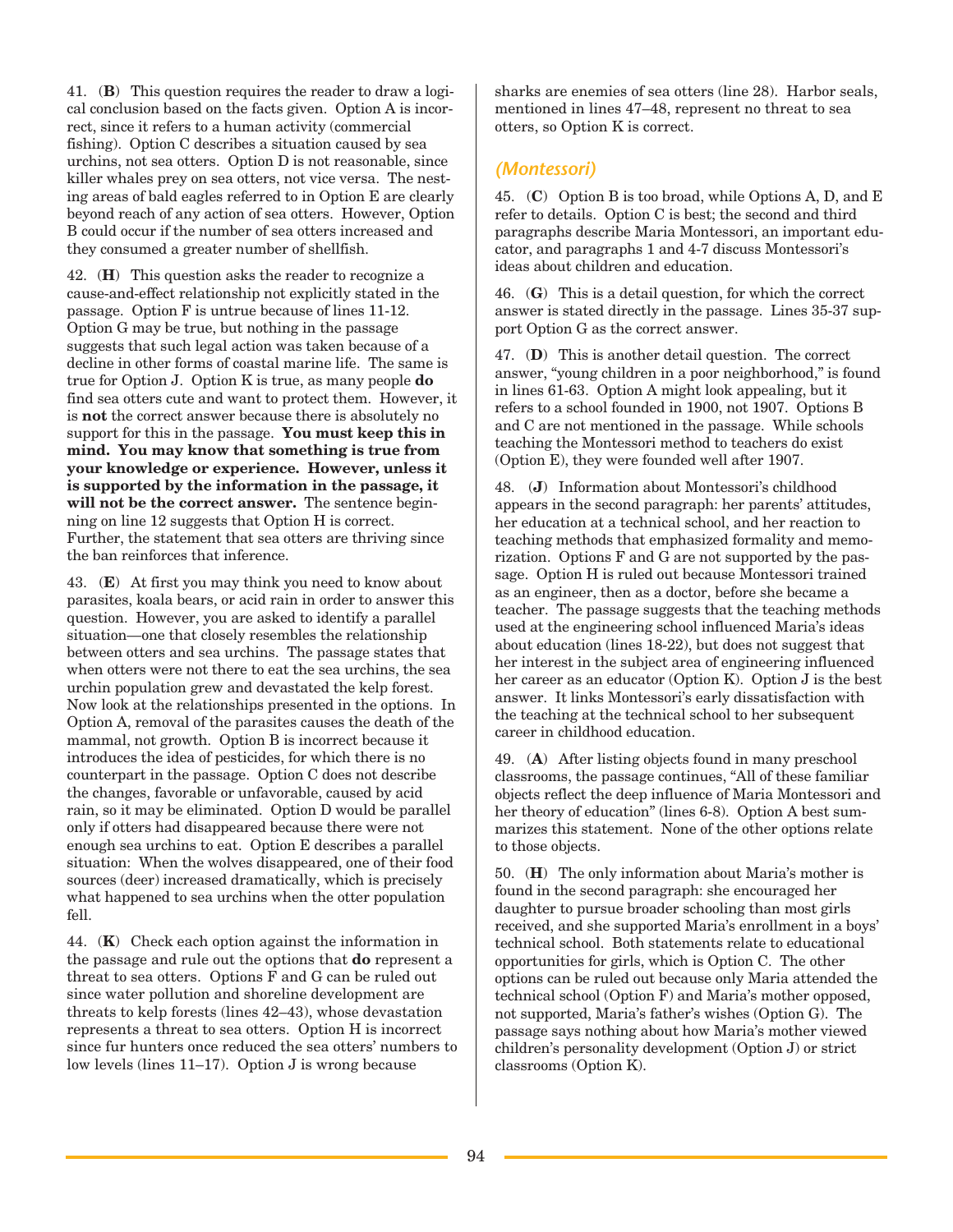# *Mathematics*

- 51. (**A**) Remember that 20% is equivalent to .20, and 5% to .05. First solve for *N*:  $N = (.05)1000 = 50$ Now you can solve for *M*:  $M = (.20)N = (.20)(50) = 10$
- 52. **(F)**  $\overline{XY}$  is 9 units long. One-third of 9 is 3. Since R is less than S, it is between X and S. Three units to the right of X is 2, so R will fall at 2.
- 53. (**D**) To obtain the decimal form of a fraction, divide the numerator by the denominator. The result is 0.3125.
- 54. **(H)**  $7^2 < 51 < 8^2$ .  $\mathrm{So} \quad 7^2 < n^2 < 8^2,$ and  $7 < n < 8$ .
- 55. (**A**) Note that the mean is not the average of the four numbers 20, 21, 25, 27. One must take the frequencies of these numbers into account.

The correct mean is:  
\n
$$
\frac{5 \cdot 20 + 3 \cdot 21 + 2 \cdot 25 + 2 \cdot 27}{5 + 3 + 2 + 2} =
$$
\n
$$
\frac{100 + 63 + 50 + 54}{12} = 22.25
$$

56. (**G**) Count back from 40. 39 is not a prime number because it is  $3 \times 13$ . 38 is not a prime because it is even. 37 is a prime.

> To see that 37 is a prime, test whether it is divisible by whole numbers up to 7. There is no need to test for factors above 7 because if one factor of 37 is greater than 7, the other must be smaller than 7. Start with 2. 37 is not even, so it is not divisible by 2, and hence not by 4 or 6. The sum of the digits of  $37 (3 + 7 = 10)$  is not divisible by 3, so  $37$ is not divisible by 3. 37 does not end in 5 or 0, so it is not divisible by 5. It is not divisible by 7 because  $7 \times 5 = 35$  and  $7 \times 6 = 42$ . Thus 37 is prime.

57. (**E**) By the Distributive Rule,  $2x(3y+1) = 2x \cdot 3y + 2x \cdot 1 = 6xy + 2x$ 

58. (H) 
$$
\frac{27}{4} = 6\frac{3}{4}
$$
; the **least** integer greater than  
 $6\frac{3}{4}$  is 7.

59. (**C**) One can draw exactly two lines from P to *m*  satisfying the required condition:



- 60. (**G**) At 2:00 p.m., seven hours had passed since the initial temperature reading of  $-12^{\circ}$ . The temperature rose 3º each hour for a total rise of  $21^{\circ}$ .  $(-12)^{\circ} + 21^{\circ} = 9^{\circ}$ .
- 61. (**B**) From the graph, we see that the amount received from selling 10 tickets is \$250, 20 tickets is \$500, 30 tickets is \$750, etc. This shows that the amount received is directly proportional to the number of tickets sold. Therefore, the price of one ticket is \$25.
- 62. (**G**) Let *x* be the nonzero integer. Then:  $(-1)x = x^2$

We know that *x* is not zero. So we can divide both sides of the equation by *x*. This gives us:  $-1 = x$ .

- 63. (**B**) From the figure, it is clear that the area of square HCEF is 64 sq cm. The diagonals intersect at the center of the square, and since  $\overline{\text{DG}}$  passes through this center,  $D$  is the midpoint of  $\overline{CE}$ . Therefore,  $DE = 4$  cm and the area of GDEF is  $32$  sq cm. The area of the unshaded part of GDEF is  $\frac{1}{4}$ of the whole rectangle, so its area is 8 sq cm. The area of the shaded region is  $32$  sq cm  $-8$  sq cm  $= 24$  sq cm.
- 64. ( $\bf{K}$ ) Move the constant  $\bar{6}$  to the left side of the inequality, resulting in the inequality  $10 + 6 < x$ , which is  $16 < x$ , or  $x > 16$ .
- 65. (**C**) First remove the parentheses, then combine like terms. Remember to change the signs for each term in the second parentheses, because of the minus sign in front:  $(13 + 2x) - (4 - x) = 13 + 2x - 4 + x$  $= (13 - 4) + (2x + x)$  $= 9 + 3x$
- 66. (**F**) 90% of  $9 = .9 \times 9 = 8.1$ .  $9\% \text{ of } 90 = .09 \times 90 = 8.1.$ So the difference is 0.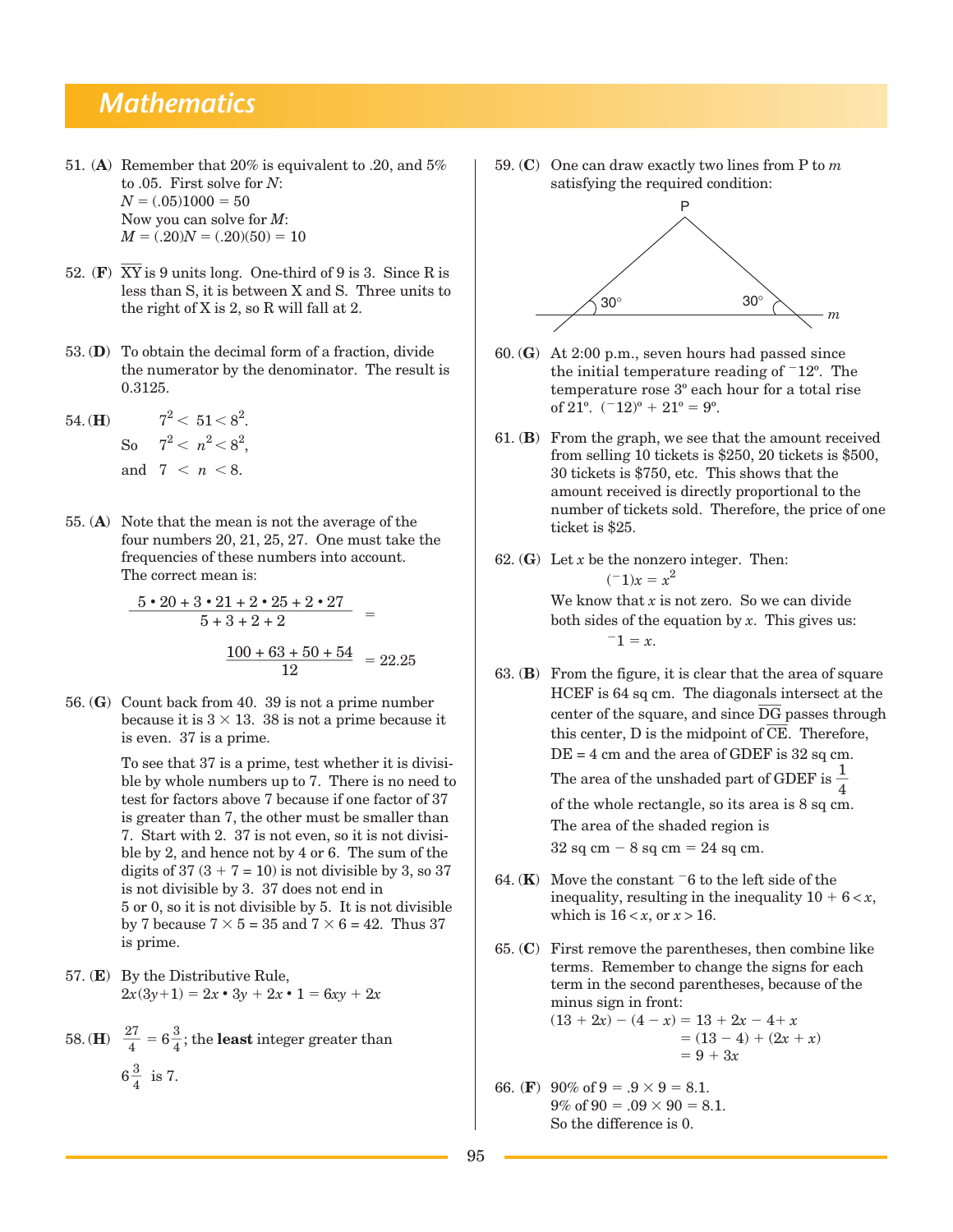- 67. (**D**) To find *x* and *y*, factor 27,783 into the product of powers of prime factors, which are known to be 3 and 7. First, keep dividing 27,783 by 3 until the quotient is not divisible by 3.  $27,783 = 3 \cdot 9,261$ . 9,261 is divisible by 3 because the sum of its digits is 18, a number divisible by 3. Divide 9,261 by 3 and obtain  $27,783 = 3 \cdot 3 \cdot 3,087$ . Continue this way and we obtain  $27,783 = 3 \cdot 3 \cdot 3 \cdot 1,029$  $= 3 \cdot 3 \cdot 3 \cdot 3 \cdot 343$ . 343 is not divisible by 3; the sum of its digits is 10. You should recognize that  $343 = 7<sup>3</sup>$ . If you do not, divide by 7 to obtain  $7 \cdot 49 = 7 \cdot 7 \cdot 7$ . Hence  $27{,}783 = 3^4 \cdot 7^3$ , i.e.,  $x = 4$  and  $y = 3$ . Therefore,  $xy = 12$ .
- 68. (**G**) The slower train leaves point A at the same time the faster train leaves point B. When the trains meet, regardless of their speeds, the sum of their distances traveled since leaving points A and B will be 300 miles. First figure out how many hours (*h*) will elapse before the trains meet. Set up the equation:

 $30h + 70h = 300$  $100h = 300$  $h = 3$ 

The trains will meet 3 hours after leaving points A and B. You can calculate their distance from point B by multiplying the speed of the train that left point B (70 miles per hour) by 3 hours to obtain 210 miles.

- 69. (**D**) There are 10 such rectangles. Nine are congruent to BCEN: MDFO, NEGH, ABNK, LMOJ, KNHI, ACDL, LDEK, KEFJ, and JFGI. ACGI is similar to BCEN, but it is not congruent to it. ACGI is similar to BCEN because its angles are equal to those of BCEN (all right angles), and each side of ACGI is twice as long as the corresponding side of BCEN.
- 70. (**G**) The sum of the two numbers is  $9 \times 2 = 18$ . One number is 5, so the other is 13. Therefore, their product is 65.
- 71. (**C**) You may assume that the fish caught were a random sample and represent the total number of fish in the pond. Of the 50 fish caught, 15, or 30 percent, were male. Therefore, 30 percent of 10,000, or 3,000, is the best estimate of the number of male fish.
- 72. (**H**) The area of a rectangle is length times width. The width  $(w)$  is 5 feet and the area is 70 sq ft. Let *l* represent length:
	- $5l = 70$  $l = 14$

Now calculate the perimeter (*p*) of the rug:

$$
p = 2w + 2l = 2 \cdot 5 + 2 \cdot 14 = 10 + 28 = 38
$$

- 73. (**E**) There are 4 ways to paint the inside of the box. After using one color for the inside, only 3 colors are left to paint the outside. Thus, there are altogether  $4 \cdot 3 = 12$  ways to paint the box.
- 74. (**H**) Substitute 3 for *x*:

$$
\hat{3} = \frac{1}{3} \qquad \qquad 3 \cdot \hat{3} = 3 \cdot \frac{1}{3} = 1
$$

75. (**A**) Substitute  $x = 5.5$  and  $y = 4.5$  into the expression.

$$
(x + y)(y - x) = (5.5 + 4.5)(4.5 - 5.5)
$$
  
= 10(-1)  
= -10

- 76. (**G**) If Lindsey is now *x* years old and Xiu Dan is 2 years older, he is now  $x + 2$ . Therefore, 3 years ago his age was  $x + 2 - 3$ , or  $x - 1$ .
- 77. (**E**) Though the label is wrapped around a cylindrical soup can, it is a rectangle. The width is the height of the can, 4 inches. The length is the circumference *C* of the base of the can. The length can be calculated from the information given. With radius  $r$ , the circumference  $C$  is:

$$
C = 2\pi r
$$
  
\n
$$
C = 2\pi \left(1\frac{1}{2}\right)
$$
  
\n
$$
C = 3\pi \text{ in.}
$$

Now you can calculate the area of the label, with length *L* and width *W*:

 $Area = L \times W$  $= 3\pi \times 4$  in.  $= 12\pi$  sq in.

78. (**J**) The prime factors for R and S are given in the problem. Their least common multiple is the product of these factors, each raised to the highest power with which it appears. Thus, the least common multiple for R and S is

 $3 \cdot 3 \cdot 5 \cdot 7 \cdot 7 \cdot 11$ .

79. (**B**) It is given that 1 in. is equivalent to 100 ft.

Squaring both sides,  $(1 \text{ in.})^2$  is equivalent to  $(100 \text{ ft})^2$ , or 1 sq in. = 10,000 sq ft. Therefore,  $(100 \text{ ft})^2$ , or 1 sq in. = 10,000 sq ft. Therefore,<br>1 sq ft is equivalent to  $\frac{1}{10,000}$  sq in., which is 0.0001 sq in. 10,000

80. (**G**) First, find out how much money remains after removing 7 dimes, 7 nickels, and 7 pennies.  $$1.22 - $0.70 - $0.35 - $0.07 = $0.10$ 

> Two coins remain after 21 have been removed. The only two coins that can make up 10 cents are two nickels.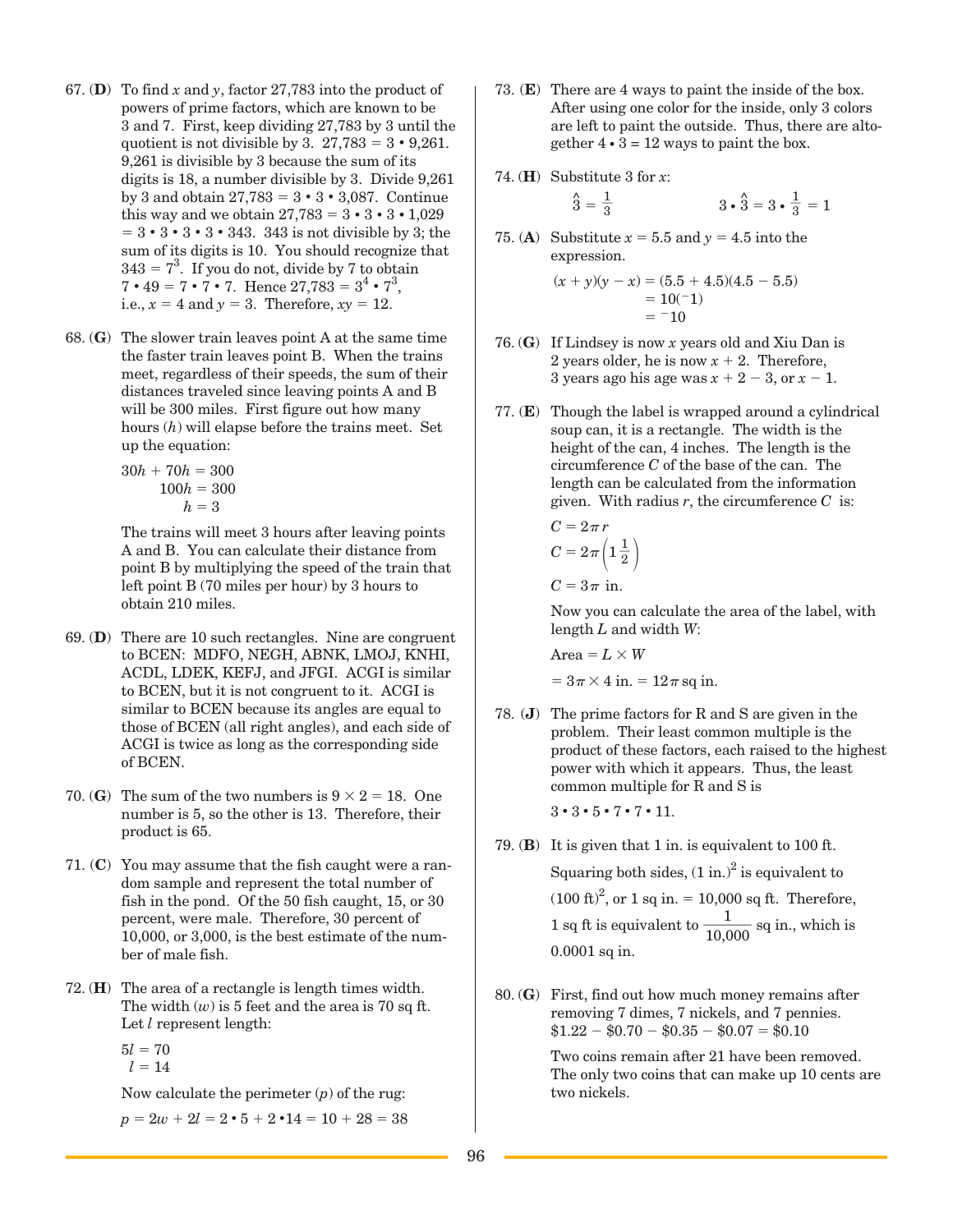- 81. (**C**) Knowing that *x*, *y*, and *z* are consecutive multiples of 5, we can express the three numbers in terms of *x*:  $x$ ,  $x + 5$ , and  $x + 10$ . Or we can express them in terms of *y*:  $y - 5$ ,  $y$ ,  $y + 5$ ; or in terms of  $z: z - 10, z - 5, z$ . The problem asks for the sum of  $x$  and  $y$  in terms of  $z$ . Use the values representing *x* and *y* in the last set of expressions to obtain  $(z - 10) + (z - 5) = 2z - 15$ .
- 82.(**H**) Suppose the largest possible square has sides that are *n* inches long. Since there is no waste, *n* must be a factor of both 12 and 54. It has to be the largest number. So it must be the greatest common factor of 12 and 54, which is 6. (If you do not know how to find the greatest common factor, consult a textbook.)
- 83. (**B**) To solve this problem, you must know the formula for the volume *V* of a pyramid with base area *b* and height *h*. The volume and the height are given in the problem and can be inserted into the formula.

$$
V = \frac{1}{3} bh
$$

$$
48 = \frac{1}{3} b (4)
$$

$$
144=4b
$$

$$
36=b
$$

The base is a square, so its area is the square of a side.

 $\sqrt{36}$  = 6 = length of one side

84. (**H**) The number halfway between two numbers is their average. Therefore, the number halfway between  $\frac{4}{5}$  and 0.9 is

$$
\frac{\frac{4}{5} + 0.9}{2} = \frac{\frac{4}{5} + \frac{9}{10}}{2} = \frac{\frac{8}{10} + \frac{9}{10}}{2} = \frac{\frac{17}{10}}{2} = \frac{17}{20}
$$

85. (**A**) This problem asks you to express two inequalities and the relationship between them. The first inequality can be stated  $s \geq \frac{t}{2}$ . The second inequality is  $t > 0$ . Both inequalities contain the variable *t*. Note that if  $t > 0$ , then  $\frac{t}{2}$  must also be greater than 0. Thus the two inequalities may be combined as  $s \geq \frac{t}{2} > 0$ .

86. (**J**) Substitute the values into the expression.

$$
\frac{x^y}{y^x} = \frac{2^3}{3^2} = \frac{8}{9}
$$

- 87. (**C**) To find the median, put the numbers in order from least to greatest: 95, 106, 106, 106, 113, 117, 117, 127, 142. The middle number (the fifth one) is 113. (Notice that the mode is 106, which is Option B.)
- 88. (**G**) If Pei-Lin earned three times as much as Jaclyn, then Jaclyn earned \$80. If Latoya earned twice as much as Jaclyn, then Latoya earned \$160.
- 89. **(B)** Notice that  $\overline{MP}$  is the base of  $\triangle MNP$ , the altitude of which is given to be 8 cm. Therefore, if we know the area of  $\triangle MNP$ , we can calculate its base by the formula for finding the area of a triangle. (You should know that the area of a triangle is

 $\frac{1}{2}$  base × altitude.)

The area of  $\triangle MNP$  is exactly half of that of rectangle MNPQ, because the diagonal  $\overline{\text{MP}}$  divides the rectangle into two equal halves. The area of MNPQ is given to be 112 sq cm. Therefore, the area of  $\triangle MNP$  is 56 sq cm and we have:

> $\frac{1}{2}$  MP  $\times$  8 cm = 56 sq cm  $4 MP cm = 56 sq cm$

> > $MP = 14$  cm

- 90. (**G**) First find how many compartments will be filled by dividing 387 by 14. The answer is 27 full compartments with 9 people left to ride in the last compartment. (Note that the total number of people the shuttle will hold is extraneous information.)
- 91. **(D)** Suppose R is at the number *x*. We know that *x* is between  $-2$  and 5.

PR = 
$$
x - (-2) = x + 2
$$
  
RQ =  $5 - x$ 

We also know that PR = 6RQ. So:

- $x + 2 = 6(5 x)$  $x + 2 = 30 - 6x$  $x + 6x = 30 - 2$  $7x = 28$  $x = 4$
- 92. (**J**) Tamika now makes \$1,500 a year more than Joe. However, Joe will make \$300 more than Tamika in raises each year. Divide the difference in salaries, \$1,500, by the difference in the raises, \$300, to arrive at the point of equality:  $\frac{1,500}{300} = 5$  years.